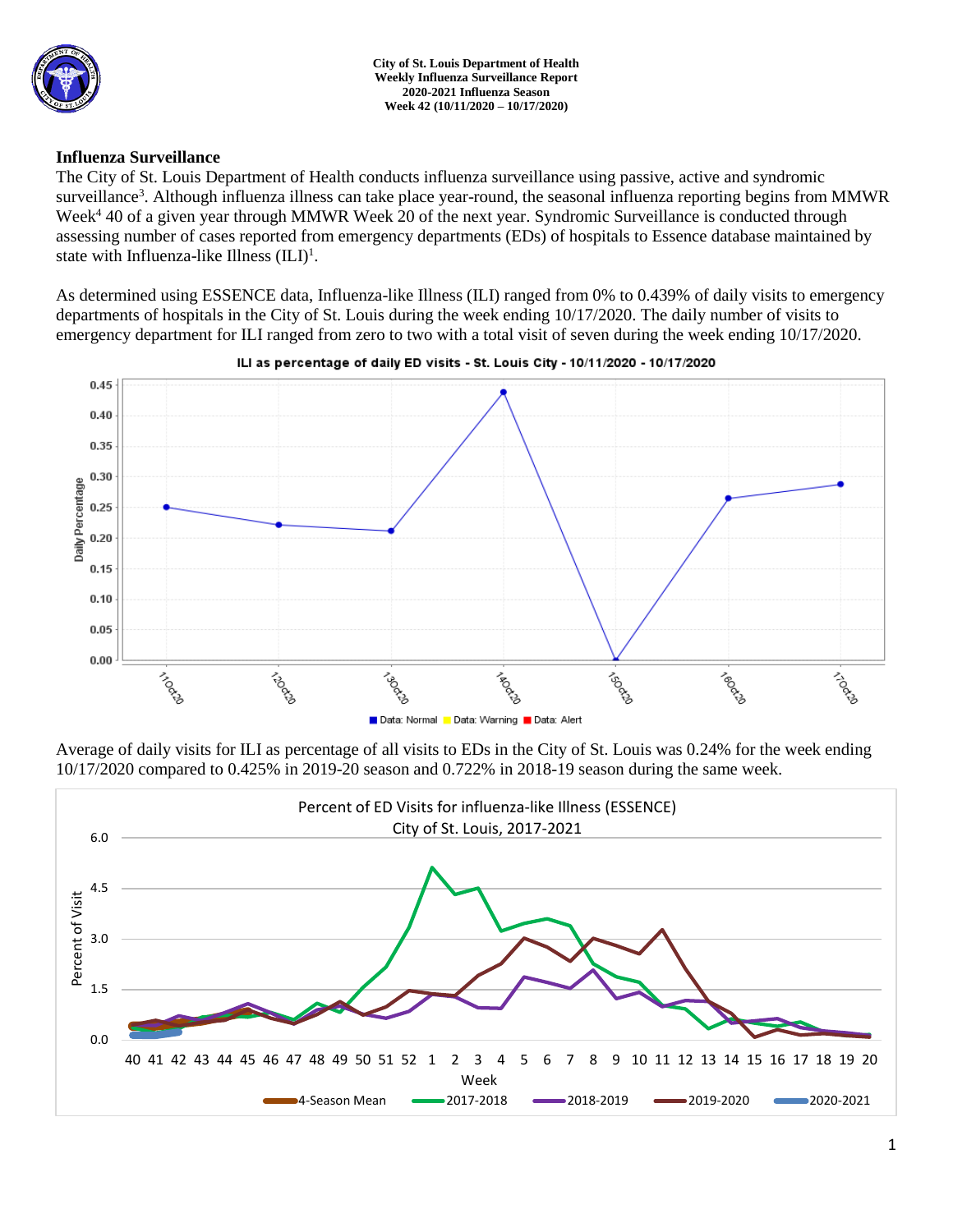

Passive Surveillance is conducted through reporting of confirmed influenza cases<sup>2</sup> from various surveillance sites like hospitals, offices of healthcare providers, and laboratories. As of the current influenza season, for the week ending 10/17/2020, there have been 1 case of Influenza A and 1 case of Influenza B with a total of 2 influenza cases from the city of St. Louis. Influenza A and B accounted for 50% each of total influenza cases. The data of the latest weeks is provisional and is subject to change in the following weeks.

# **Table 1: Number of Laboratory Positive Influenza Cases by Influenza Type**

| Influenza Type              | Week 40<br>$(9/27/2020 -$<br>10/3/2020 | Week 41<br>$(10/4/2020 -$<br>10/10/2020) | Week 42<br>$(10/11/2020 -$<br>10/17/2020) | 2020-2021*<br>Season-to-Date | Percentage |
|-----------------------------|----------------------------------------|------------------------------------------|-------------------------------------------|------------------------------|------------|
| Influenza A                 |                                        |                                          |                                           |                              | 33%        |
| Influenza B                 |                                        |                                          |                                           |                              | 67%        |
| Influenza unknown / Untyped |                                        |                                          |                                           |                              | 0%         |
| <b>Total</b>                |                                        |                                          |                                           |                              | 100%       |

# **Table 2: Number of Laboratory Confirmed Influenza Cases by Age Group**

| <b>Age Group</b> | Week 40<br>$(9/27/2020 -$<br>10/3/2020) | Week 41<br>$(10/4/2020 -$<br>10/10/2020) | Week 42<br>$(10/11/2020 -$<br>10/17/2020) | 2020-2021*<br>Season-to-Date | Percentage |
|------------------|-----------------------------------------|------------------------------------------|-------------------------------------------|------------------------------|------------|
| 0 to 4 years     | O                                       | O                                        |                                           | 0%                           |            |
| 5 to 14 years    | 0                                       | 0<br>0                                   |                                           | 0%                           |            |
| 15 to 24 years   | 0                                       | Ω                                        |                                           |                              | 33%        |
| 25 to 49 years   |                                         | O                                        |                                           |                              | 33%        |
| 50 to 64 years   | 0                                       |                                          |                                           |                              | 33%        |
| 65+ years        | Ω                                       |                                          |                                           | O                            | 0%         |
| <b>Total</b>     |                                         |                                          |                                           |                              | 100%       |

# **Table 3: Number of Laboratory Confirmed Influenza Cases by Age Group and Type**

For Cases Reported between 09/27/2020 and 10/17/2020

| <b>Age Group</b> | <b>Type A</b> |       | <b>Type B</b> |      | <b>Unknown Type</b> |   | <b>Total</b> |      |
|------------------|---------------|-------|---------------|------|---------------------|---|--------------|------|
|                  | n             | %     | n             | %    | n                   | % | n            | %    |
| 0 to 4 years     |               | 0.0   |               | 0.0  |                     |   |              | 0.0  |
| 5 to 14 years    |               | 0.0   |               | 0.0  |                     |   |              | 0.0  |
| 15 to 24 years   |               | 0.0   |               | 50.0 |                     |   |              | 33.3 |
| 25 to 49 years   |               | 0.0   |               | 50.0 |                     |   |              | 33.3 |
| 50 to 64 years   |               | 100.0 |               | 0.0  |                     |   |              | 33.3 |
| 65+ years        |               | 0.0   |               | 0.0  |                     |   |              | 0.0  |
| Total            |               |       |               |      |                     |   |              |      |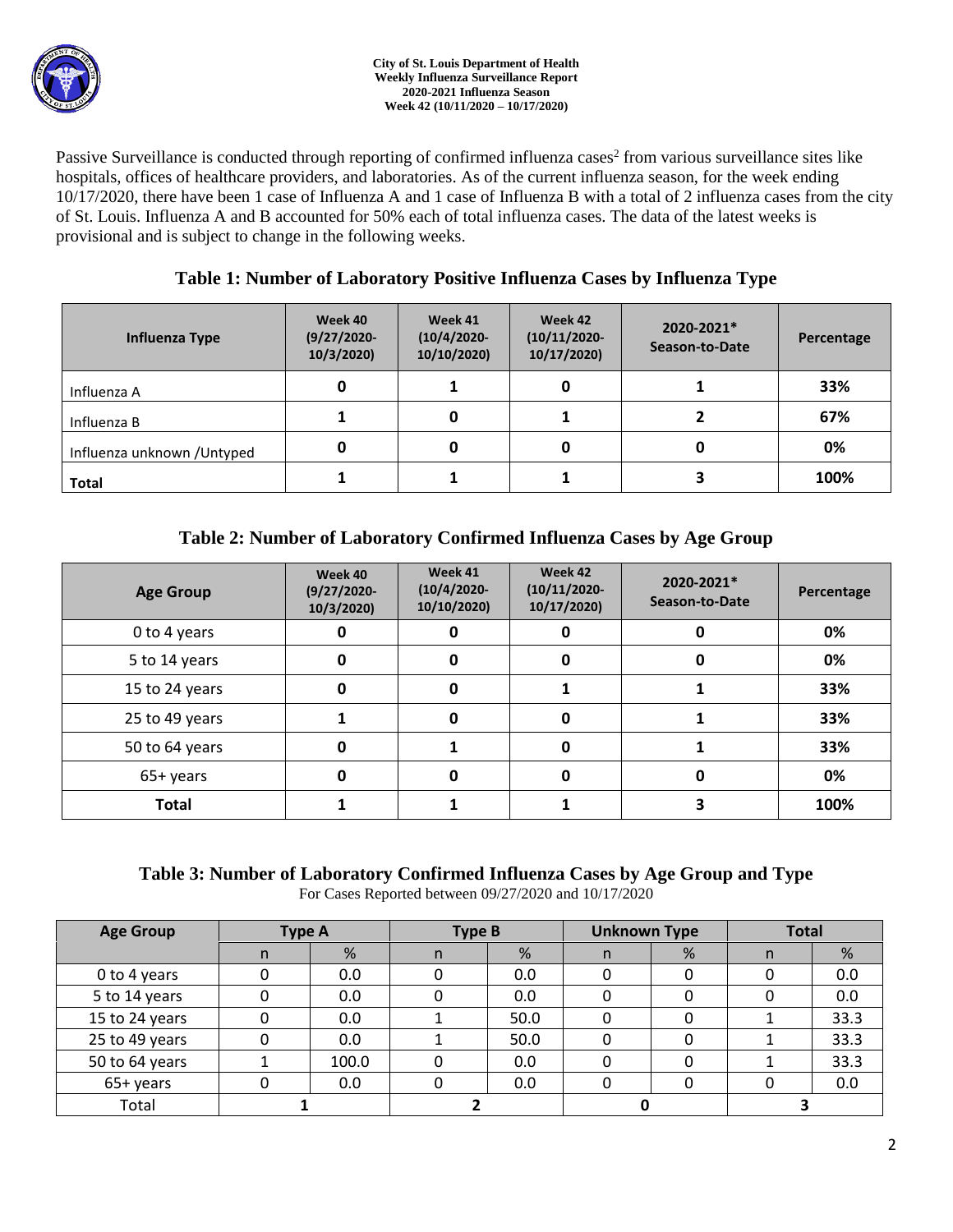

| <b>Previous</b><br><b>Seasons</b> | 2016-2017 | 2017-2018 | 2018-2019 | 2019-2020 | 2020-2021 | 4-Season<br><b>Mean</b> | 4-Season<br><b>Median</b> |
|-----------------------------------|-----------|-----------|-----------|-----------|-----------|-------------------------|---------------------------|
| Week 40                           |           |           |           |           |           |                         |                           |
| Week 41                           |           |           |           |           |           |                         |                           |
| Week 42                           |           |           |           |           |           |                         |                           |

## **Table 4: Total Number of Laboratory Confirmed Influenza Cases Through Previous 4 Seasons**



### **City of St. Louis Influenza Outbreaks:**

During the week ending 10/17/2020, there have been no outbreaks of influenza reported to the City of St. Louis Department of Health.